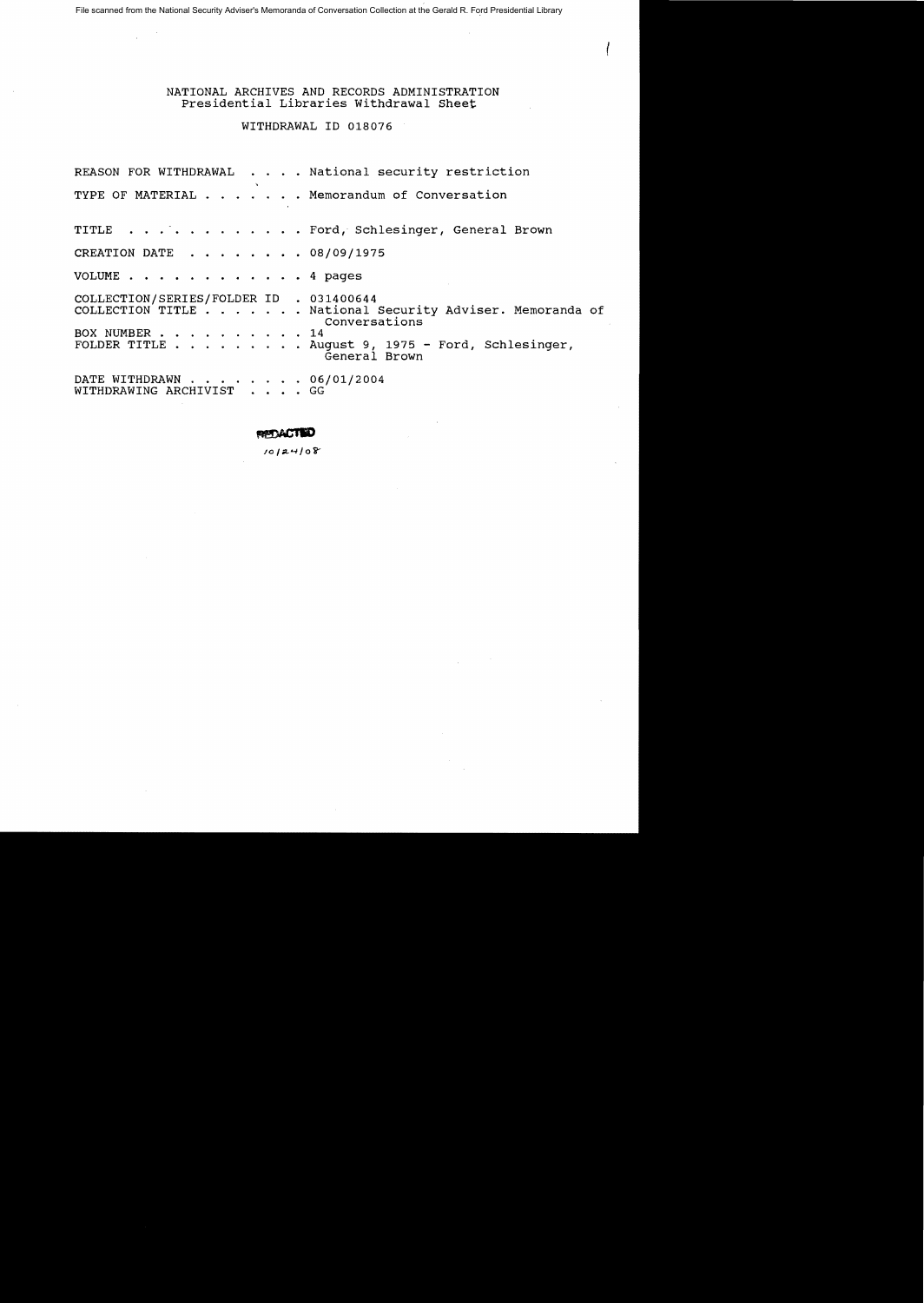MEMORANDUM

#### THE WHITE HOUSE

WASHINGTON

SEGRET/NODIS/XGDS

# DECLASSIFIED . E.O. 12953 SEC. 3.8 **WITH PORTRONS EXERPTED** E.O. 12858 SEC. 1.5

Fa

# MEMORANDUM OF CONVERSATION

MR 08-91 #31: 030 etc 10124/08

# BY dal NARADATE 3/10/09

PARTICIPANTS:

President Ford

Dr. James R. Schlesinger, Secretary of Defense Gen. George S. Brown, Chairman, Joint Chiefs of Staff

Lt. Gen. Brent Scowcroft, Deputy Assistant to the President for National Security Affairs

DATE AND TIME:

SECRET/NODIS/XGDS

Saturday, August 9, 1975

PLACE:

The Oval Office The White House

SUBJECTS:

in Turkey; Personnel; Budget

Secretary Schlesinger: You have much leverage with Brezhnev on grain. They feed about 100 million tons to livestock. They will have to slaughter a lot of them.

The President: Yes, I know. The astronauts told us about the brown Soviet fields.

Secretary Schlesinger: It is worse than '72. If they come in surreptitiously, you are in for a domestic political surprise.

The President: Without going into detail, I think we have taken adequate precautions.

Secretary Schlesinger: I was going to recommend an Export Security Board. It's a departure from free enterprise, but it protects you. Or, require announcement of intent to purchase. This would prevent them from coming in low and buying quietly, leaving the subsequent higher prices for the American consumer.



CLASSIFIED BY Henry A. Kissinger **FXEMPT FROM GENERAL DECLASSIFICATION** SCHEDULE OF EXECUTIVE ORDER 11652 EXEMPTION CATEGORY 5 (B) (1.3) AUTOMATICALLY DEULASSERED ON Imp. to det.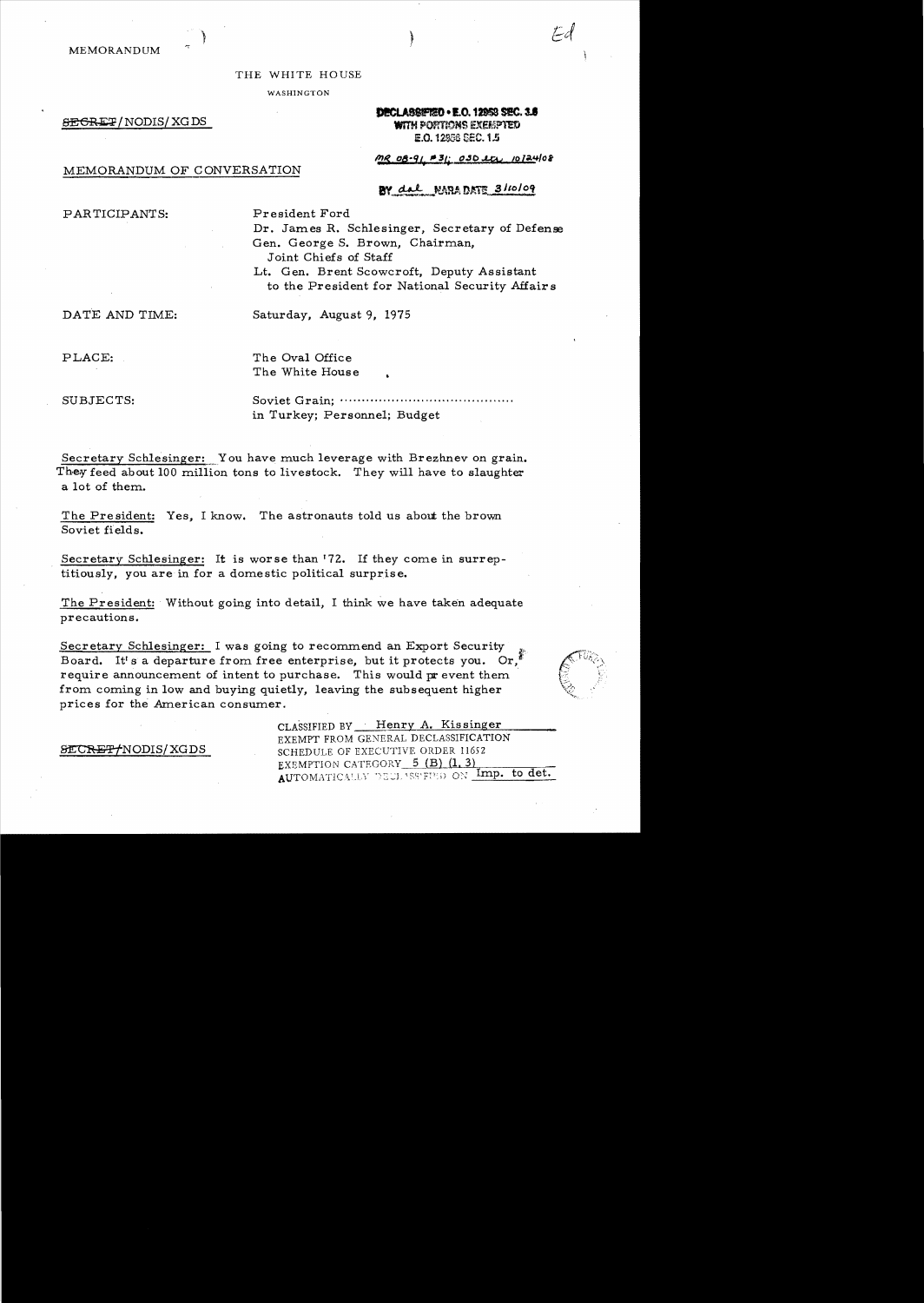## SECRET/NODIS/XGDS

The President: We are very aware of the problem and I think it is under control.

Secretary Schlesinger: My main point today is to insure that you know generally. The situation is that we have a small guard, and general security responsibility belongs to the host. It hasn't been a problem and shouldn't be unless Turkey decides to do something.

The President: It was a problem before. Pastore briefed me on it. What is your appraisal?

"""""" You are responsible for the rules of engagement and the de jure custody. We have drafted a cable to U.S. SACEUR. It would not require forcible resistance, but if an attempt was made to physically  $\overline{\cdots}$  is the summatted in the set of the state of the state of the state of the state of the state of the state of the state of the state of the state of the state of the state of the state of the state of the state o

Government of Turkey and say we are sure it is a mistake and get them out. This would avoid a nasty incident and them seizing all the areas or taking other drastic actions.

 $Gen \subset \mathbb{R}$  Brown: My concerns about this is that when Turkey took over, a couple of Turks wandered into these areas. Right now the U.S. commander (a Captain or Major), if he can't communicate, has the discretion to start shooting. I would modify these unless it was an obvious raid with the 

Schlesinger: The present procedures have the approval of the Joint Committee. Any change will have to go past Pastore.

The President: I have a suspicion that some of the Congress would use this 

Sec. Schlesinger: We can't get the ..................... without their agreement.

Gen. Brown: We have joint instructions with Turkey for destruction, etc.

The President: Let me think it over at least 24 hours.

SECRET/NODIS/XGDS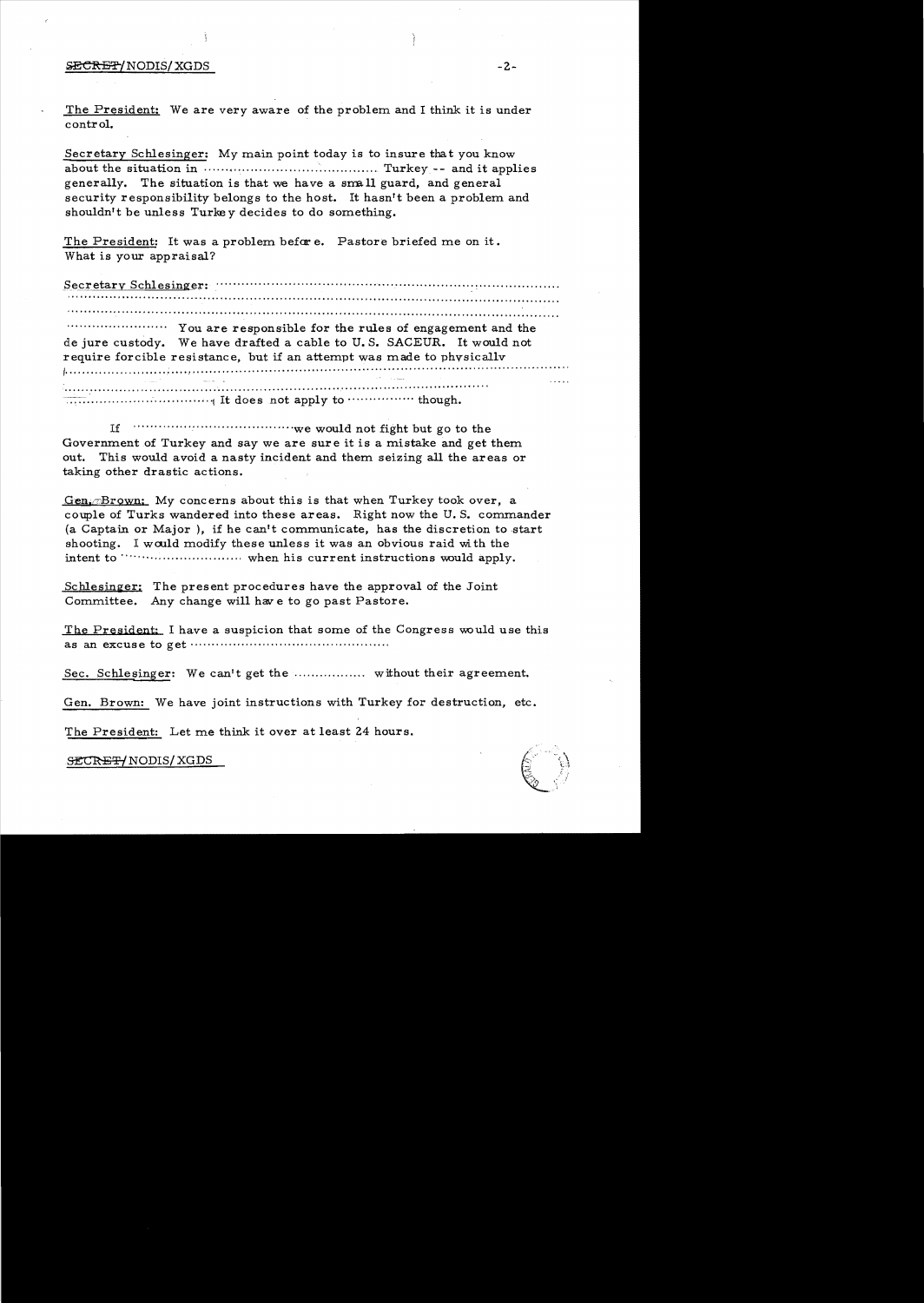#### SECRET/NODIS&XGDS

Secretary Schlesinger: The U.S. can't afford to let anyone ...................... 

left in the hands of locals.

Gen. Brown: So far they have acted very responsibly.

The President: This directive would apply only to Turkey.

Gen. Brown: Yes. We would change nothing except the contingency where the local commander exceeded his authority and it would take time to sort out.

Secretary Schlesinger: humanimum and contain the secretary Schlesinger: humanimum 

Gen. Brown: At ............. there is much activity; he can get help. He can talk to other people, etc. I am not concerned about ............. like I am about the isolated bases.

The President: We need to get the Turkish aid situation straightened out. Incidentally, I am shocked to see 60 A-7s were sent to Greece.

Secretary Schlesinger: State was fully involved. They felt the impact on the Greeks of turning it off would outweight that on the Turks.

The President: I was amazed and had I known I would have stopped it. If I were a Turk I would have been furious. I can't imagine how I was not informed.

[General Brown leaves].

Secretary Schlesinger: On Schedule C appointments, your political people still seem to think it is the place to tuck away deserving people. And that they want to clear them here.

The President: My recollection is we wanted notification with the right veto. I am not aware we have crammed anyone down your throat. That is the way I think it should be done.

SEGRET/NODIS/XGDS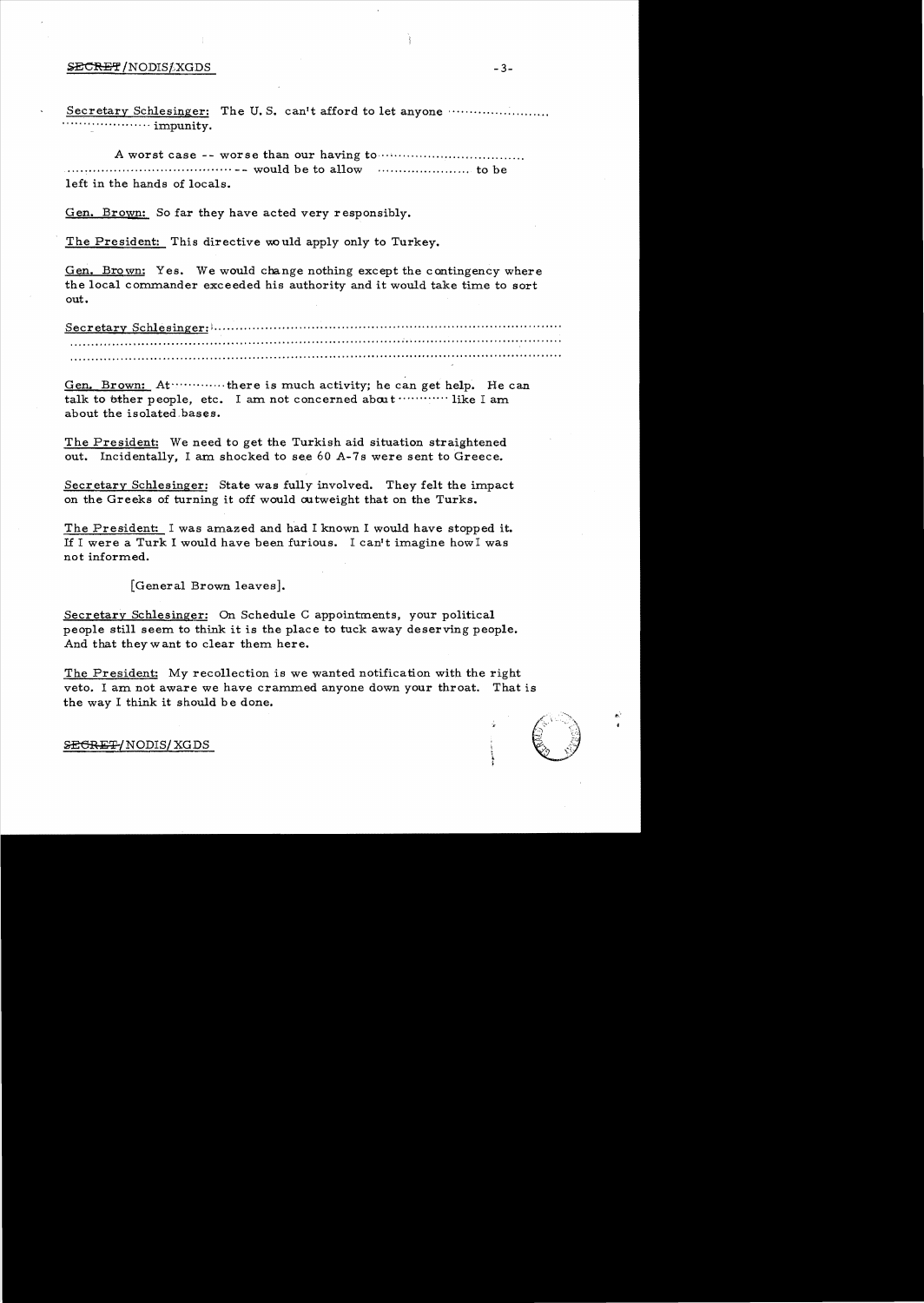# $S\text{ECREF}/\text{NODIS}/\text{XGDS}$   $-4-$

# Secretary Schlesinger: Good.

On the budget, he sent guideline s for \$8 billion in the budget and \$5 billion in outlays.

The President: I brought this up with Lynn. They said they weren't in contradiction to the five-year growth, but it looked that way to me. I said to talk to you.

Secretary Schlesinger: The '76 plan is \$116 billion in obligational authority and \$104 billion in outlay. We will have the budget review in the fall. That is fine.

The President: The five-year projection must be adjusted based on what the Congress does to the '76 budget.

Secretary Schlesinger: Yes.